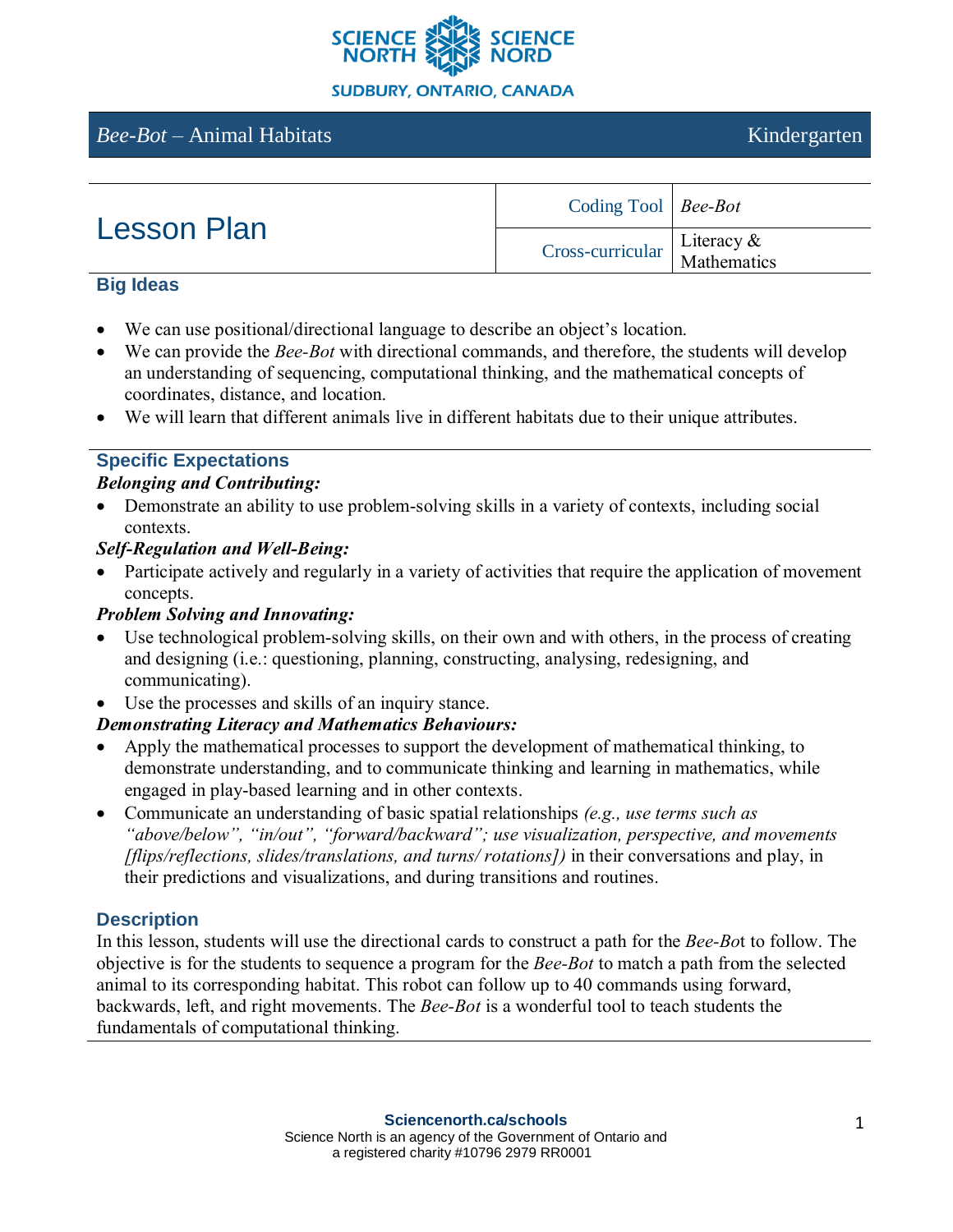

## **SUDBURY, ONTARIO, CANADA**

#### **Materials**

- *Bee-Bot*
- Directional cards
- Animal cards
- Habitat cards
- *Bee-Bot* mat (can be purchased or you can easily make your own!)

*To make your own: use bristol board, laminated chart paper, or a plastic tablecloth to make your own grid with 15cm squares. Remember that the Bee-Bot makes 15cm moves and 90 degree turns.* 



#### **Computational Thinking Skills**

- Create simple programs
- Pattern recognition (finding patterns) which can help simplify task)
- Decomposition (the break down of complex problems into smaller and more manageable parts)
- Abstraction (filtering out unneeded information that comes from sorting)
- Algorithm design (determining appropriate steps to take and organizing them into a series of instructions a plan for solving a problem or completing a task correctly)

## **Introduction**

- Tell the students that the goal of today's activity with the *Bee-Bot* is to create a path using the directional cards for the *Bee-Bot* to follow.
- The *Bee-Bot* must follow the path for the robot to match the animal to its habitat.
- Review the directional cards and words: left arrow "left", right arrow "right", up arrow "forward", down arrow – "backwards".

## **Action**

- Ask the students to begin by thinking about where animals live. You can have the students turn and talk with a partner, share their thoughts aloud, and/or record them on paper or on a whiteboard.
- Discuss some of the options provided such as the bird card. "What is a bird's habitat?"
- Model one of the animal and habitat matches for the students. For this example, we will be matching the bird card to its habitat, the nest card.
- Place all of the animal and habitat cards in a random order on the outside rows of the mat.
- Place the "Go" card on the mat where you would like to begin. The card must be placed on top of the animal card that you are beginning at.
- Use the directional cards to plan out the route of the *Bee-Bot*.
- Now that we have the sequencing complete, we can input the directions.
- Begin by placing the *Bee-Bot* on the "Go" card.
- On the *Bee-Bot*, click the corresponding direction buttons and follow along as the *Bee-Bot* completes its path.